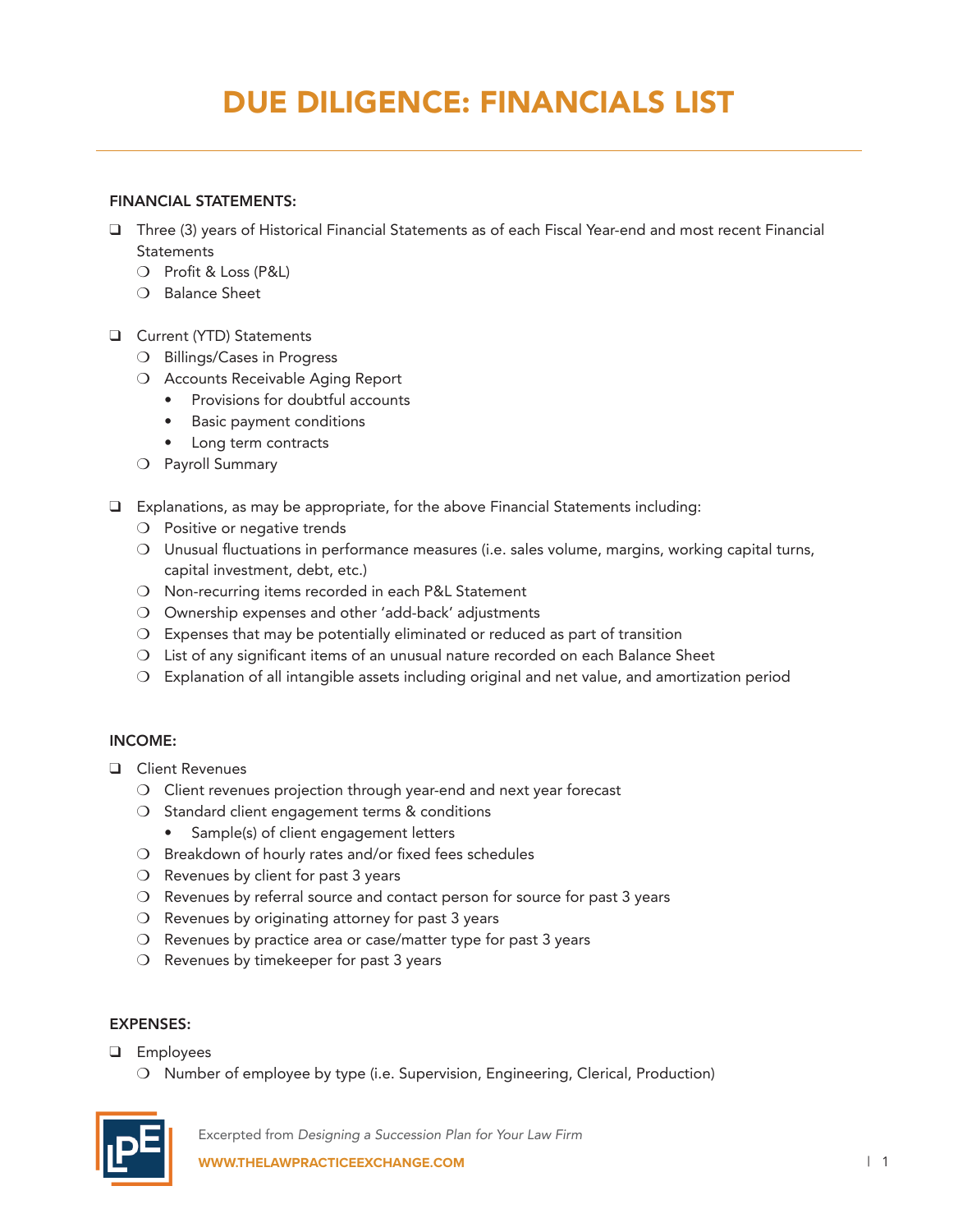- $\bigcirc$  Name, role, date of hire for all employees
- $\bigcirc$  Paid vacation days per year, work hours per week
- $\bigcirc$  Bonus programs
- O Usage of Temps or Contractors
- $\bigcirc$  Employee personnel files as requested
- $\bigcirc$  Employee handbook or policies or contracts

### **Q** Other Costs

- $\bigcirc$  Lease costs:
	- Termination of existing lease contracts
	- • Lessor / Lessee
	- Rent / Lease payments per year
	- Not-used capacity
- $\bigcirc$  Marketing costs
	- Marketing budget/expenditures
	- Website and other vendor costs
	- Attorney originations or other staff incentives
- $\bigcirc$  Insurances
	- • List of all insurances with costs per year
	- Coverage per contract / Insured Values
- $\bigcirc$  IT Costs
	- List of used hardware and software tools
	- Planned investments
	- Ongoing expenses

#### ASSETS:

- $\Box$  Breakdown of cases, matters and clients
	- $\bigcirc$  By practice area
	- $\circ$  Top 20% clients
	- $\bigcirc$  Analysis of fees and billings in progress
	- $\bigcirc$  Estimate of case inventory value, if applicable
- **Q** Breakdown of Fixed Assets
	- O By Depreciation Class (Land, Buildings, Machinery & Equipment, etc.)
	- $O$  List of debts, leases mortgages and/or asset pledges

## LIABILITIES:

- **Q** Breakdown of Payables
	- $\bigcirc$  Analysis by Supplier plus aging
	- $\bigcirc$  Largest suppliers by amount
	- $\bigcirc$  Standard payment terms & conditions
	- $\bigcirc$  Long term contracts, if any



Excerpted from *Designing a Succession Plan for Your Law Firm*